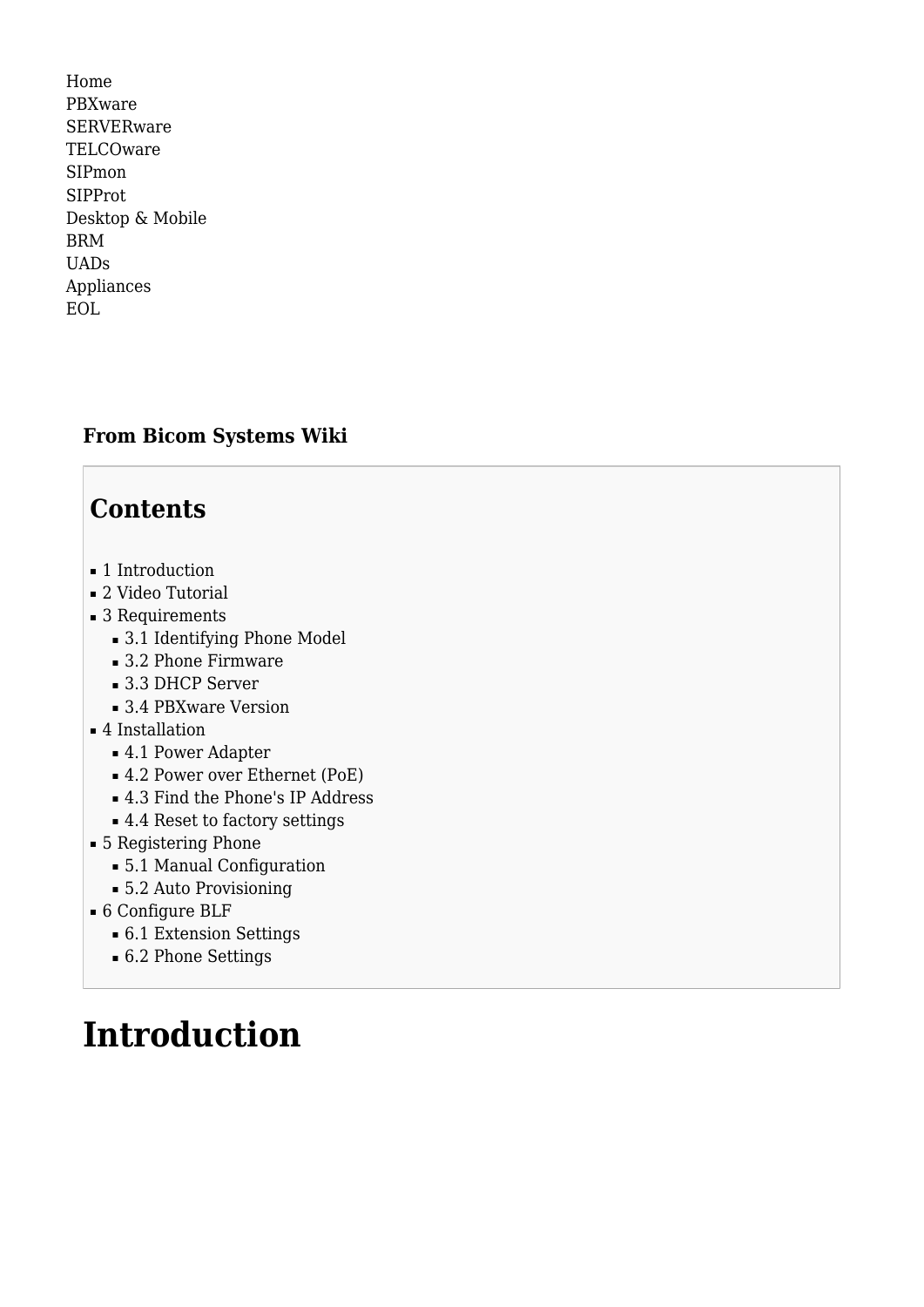

This Configuration Guide is written as a general guide on how to configure the Fanvil phone model X4U to work with PBXware 5.3.9.

# **Video Tutorial**

Please refer to the video tutorial explaining setting up Auto Provisioning for Fanvil on PBXware 5.

# **Requirements**

# **Identifying Phone Model**

To start and successfully complete the registration of the Fanvil phone, users need to know which phone model to set up.

On the back of each Fanvil phone, there is model information that you should check. Although various phone models can have exactly the same requirements and installation procedures, they can also have significantly different requirements and installation procedures, so that is why it is important to know the model you own which results in you setting up the device successfully.

# **Phone Firmware**

- Make sure that the phone is loaded with an appropriate firmware version, 2.4.3.
- To find out the firmware version of the Fanvil phone model, open a new browser window and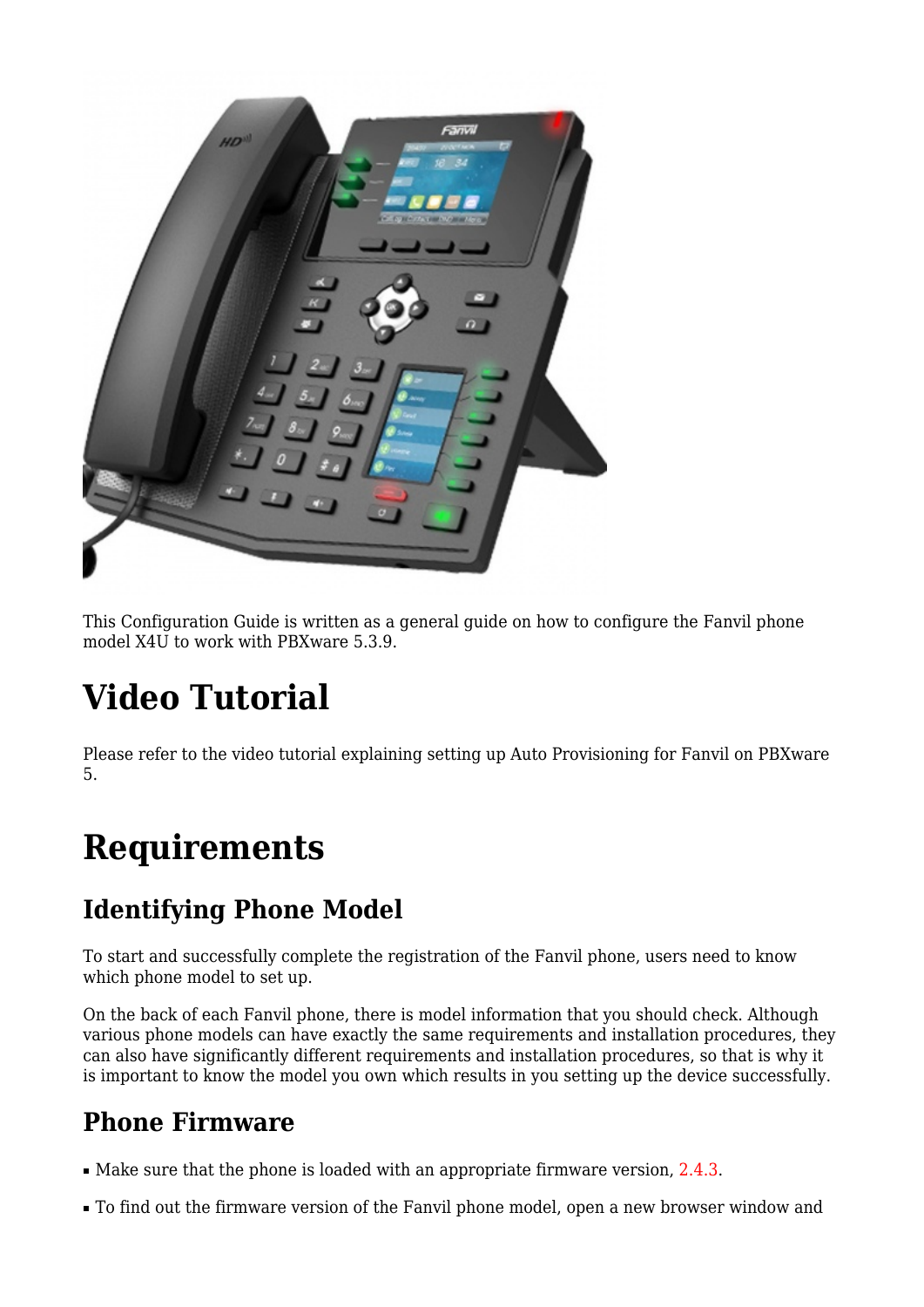enter the phone's IP address in order to access the phone's web administration interface login screen. Example: **<http://192.168.1.22>**.

• Log in to the phone's web administration interface with a username and password. Please note that factory default login details are as follows: username is **admin** and password is **admin**.

## **DHCP Server**

Fully configured and operational DHCP server.

### **PBXware Version**

PBXware version 5.3.9

In order to find out the PBXware version:

- Log in to PBXware
- Navigate to **Settings: About**.

On the top of **About** page, you may see a code similar to this one **PBXware Edition: Multi-Tenant Release: 5.3.9.0 (41a4f0e6) Running: 13.23.1-gc-2e09fa3d, Proxy v5.3.9 (231c5f3), API: 5.3, libmemcached version: 1.0.18**, where Release denotes the current version of your PBXware.

# **Installation**

This section describes how to install and connect the phone to the electrical power and data network as well as how to apply factory settings.

The following topics are covered:

- Power Adapter
- Power over Ethernet (PoE)
- Factory Settings

## **Power Adapter**

Connect the Network and Power

- Connect the DC plug on the power adapter to the DC port on the phone and connect the other end of the power adapter into an electrical power outlet.
- Connect the Ethernet cable between the Internet port on the phone and the network port on a router or switch to access LAN.

*NOTE: If you are using Power over Ethernet (PoE), you don't need to connect the AC adapter. Make sure that the Ethernet cable and router or switch is Power over Ethernet (PoE) compliant*.

## **Power over Ethernet (PoE)**

Connect the Network (only)

Using a regular Ethernet cable, your phone can be powered from a Power over Ethernet (PoE)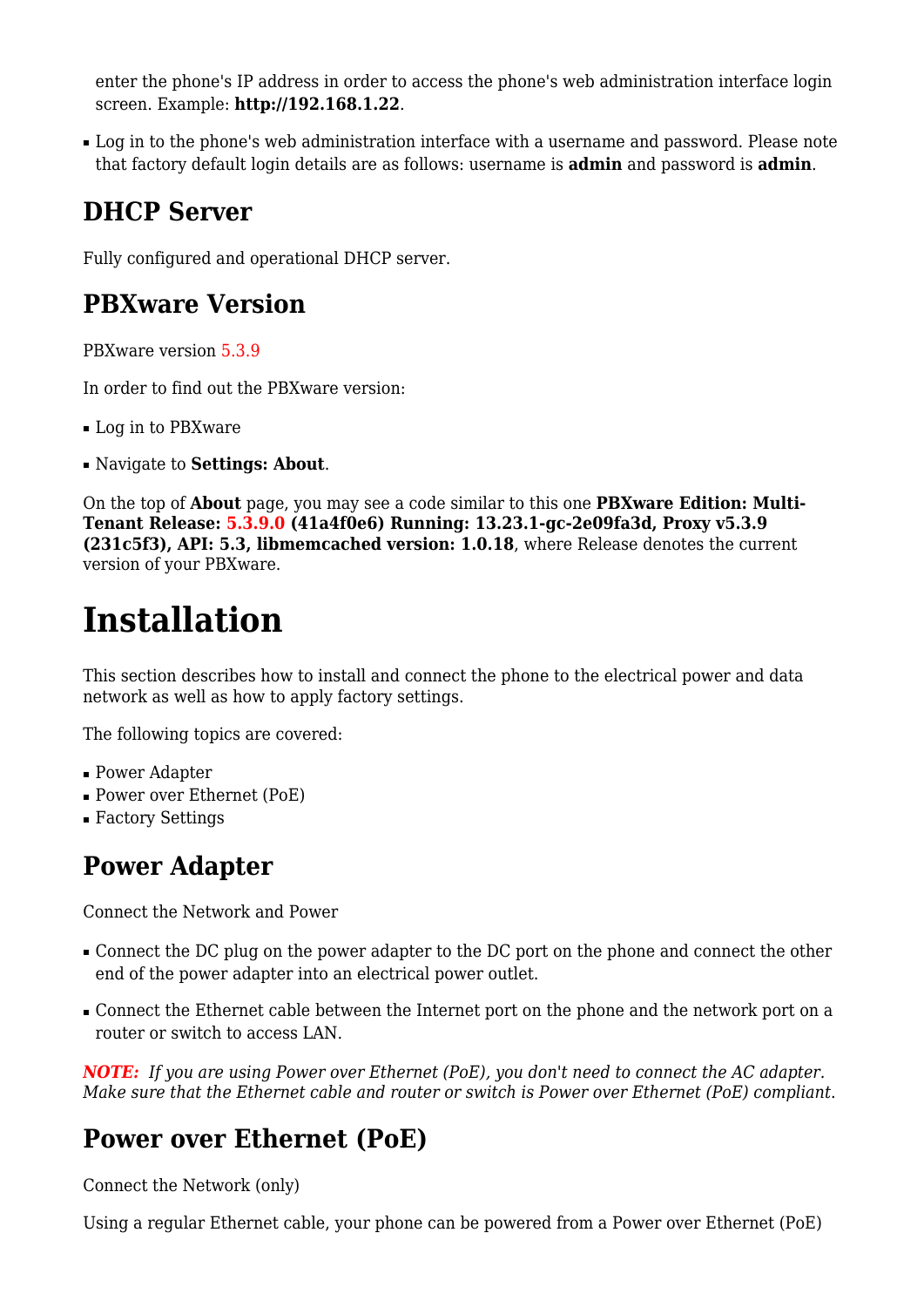compliant router or switch.

■ Connect the Ethernet cable between the Internet port on the phone and an available port on the in-line power router or switch.

*NOTE: If you are using Power over Ethernet (PoE), you don't need to connect the AC adapter. Make sure that the Ethernet cable and router or switch is Power over Ethernet (PoE) compliant*.

### **Find the Phone's IP Address**

■ Press the **Down** navigation key

The IP address will be shown on top of the display.

## **Reset to factory settings**

This step is not required for brand new out-of-the-box phones, however, if the phone has been already used then it is a must.

- Open a new browser window and enter the phone's IP address in order to access the phone's web administration interface login screen. Example: **<http://192.168.1.22>.**
- Log in to the phone's web administration interface with the username and password. Please note that factory default login details are as follows: username is **admin** and password is **admin**.
- Click the **Configurations** tab.
- Click the **Reset** button in order to reset the phone to factory settings. The phone will reset to the factory settings and reboot.
- Wait some time for a device to reboot.

**NOTE:** Do not unplug or remove power to the phone while it is updating firmware and configuration.

# **Registering Phone**

This section describes how to register the phone using manual configuration or auto provisioning.

The following topics are covered:

- Manual Configuration
- Auto Provisioning

### **Manual Configuration**

This section describes how to set UAD settings, create a PBXware Extension, and register a phone.

The following topics are covered:

■ UAD Settings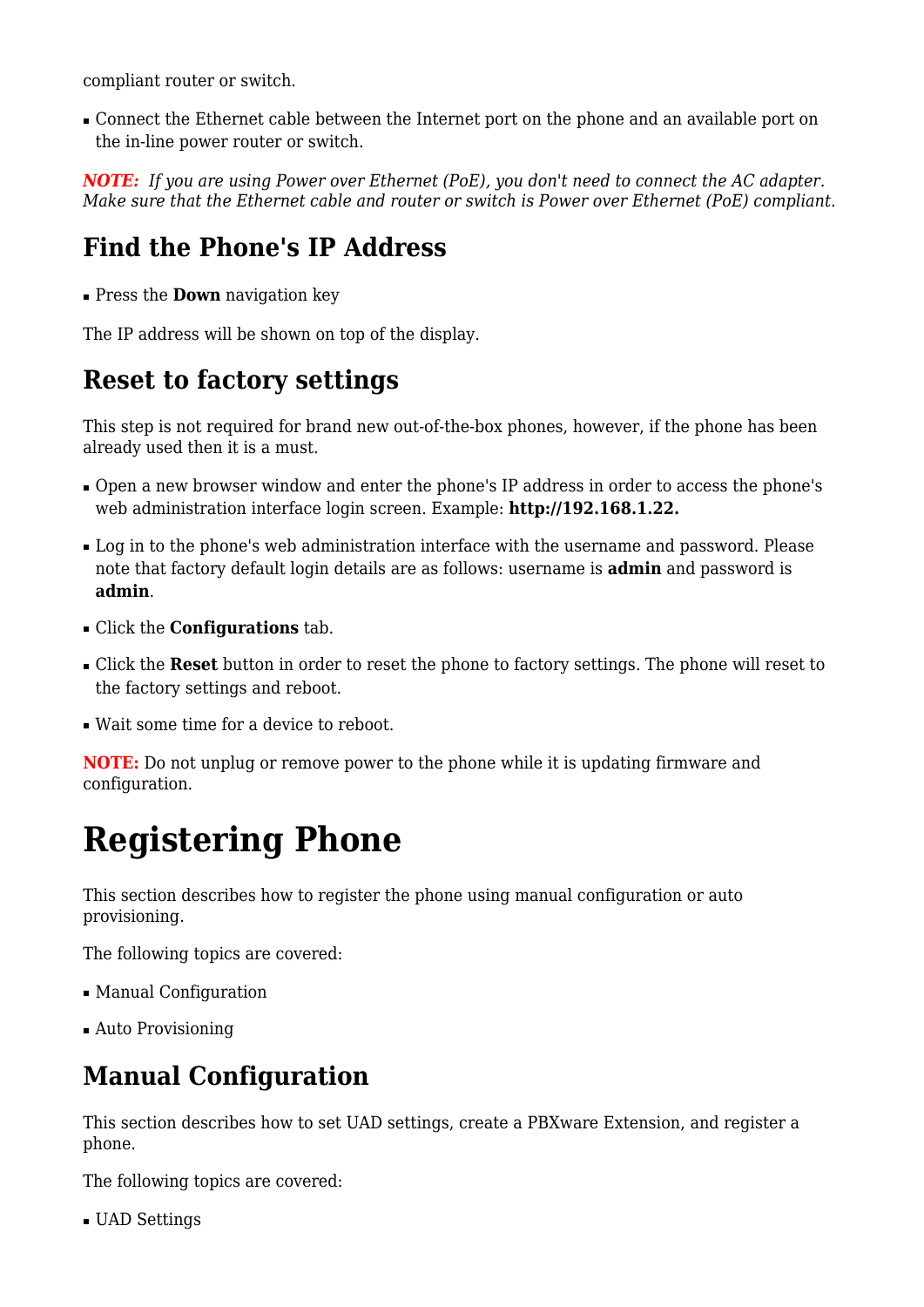- Creating an Extension
- Registering a Phone

### **UAD Settings**



Log in to the PBXware web administration interface

- Open a new browser window and enter the IP address in order to access the PBXware web administration login screen. Example: **<http://192.168.1.10>.**
- Log in to PBXware with the e-mail address and password.

#### UAD Settings

- Navigate to **Settings:UAD**.
- Make sure Fanvil UAD is enabled. To check the UAD status, click the **Edit** icon corresponding to the Fanvil phone.
- Make sure **Status** is set to **Active**, **Auto provisioning** is set to **No**, and **DHCP** is set to **Yes**.
- Click **Save**.

### **Creating an Extension**



#### Add an Extension

- Navigate to **Extensions**. Click **Add Extension**.
- The standard options window will be shown below.
- Select a Fanvil phone model from the **UAD** select box.
- Select Location: **Local** or **Remote**.

**Local** is for all Extensions registered on the LAN and **Remote** is for all Extensions registered from remote networks, WAN, Internet, etc.

■ Click the **Next step** button.

#### Extension Values

Enter values into the required field text boxes.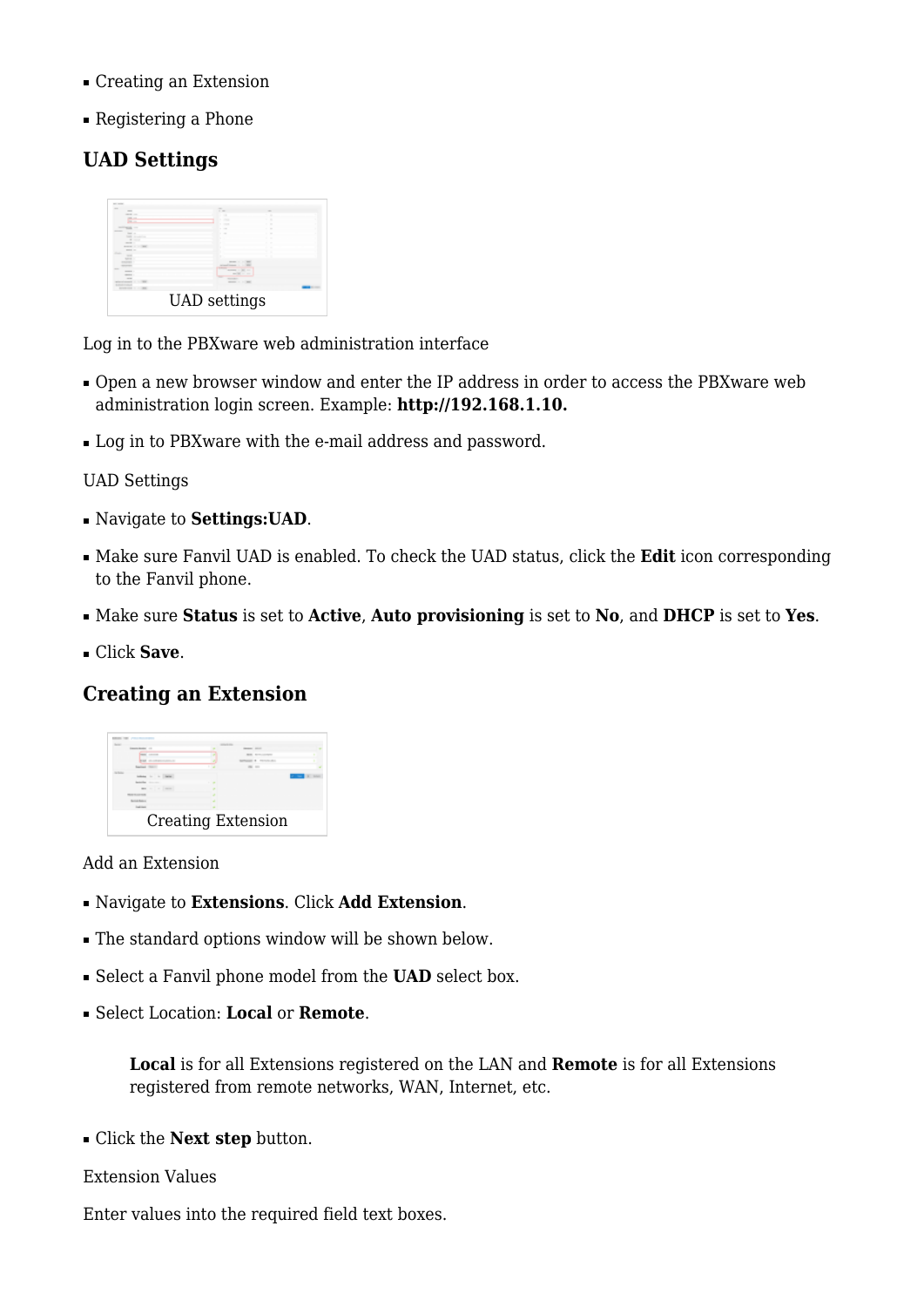#### **REQUIRED FIELDS:**

#### ■ **Name**

Enter a name for the Extension being created. Example: **John Smith**.

#### ■ **E-mail**

Enter the e-mail address associated with this Extension. This e-mail address will receive all system notification messages. Example: **john.smith@bicomsystems.com**

#### ■ **Department**

Department to which Extension belongs to. Example: **Sales**.

■ Click **Save**.

### **Registering a Phone**

This section describes how to register a Fanvil phone using **Hostname or IP Address**.

#### **Hostname or IP Address**

Log in to the phone's web administration interface

- Open a new browser window and enter the phone's IP address in order to access the phone's web administration interface login screen. Example:<http://192.168.1.22>
- Log in to the phone's web administration interface with the username and password. Please note that factory default login details are as follows: username is **admin** and password is **admin**.
- Click **Line** in the left-hand navigation menu.
- Enter or set the following details into the respective fields.

#### **REQUIRED FIELDS:**

■ **Username**

PBXware Extension number. Example: **1003**

■ **Authentication Name**

Usually the same number as the **Phone Number**.

#### ■ **Authentication Password**

The Secret of the Extension as received in the e-mail associated with this Extension. Example: **\_%Z4M3\*Ts9y7**. A password is generated automatically for each newly created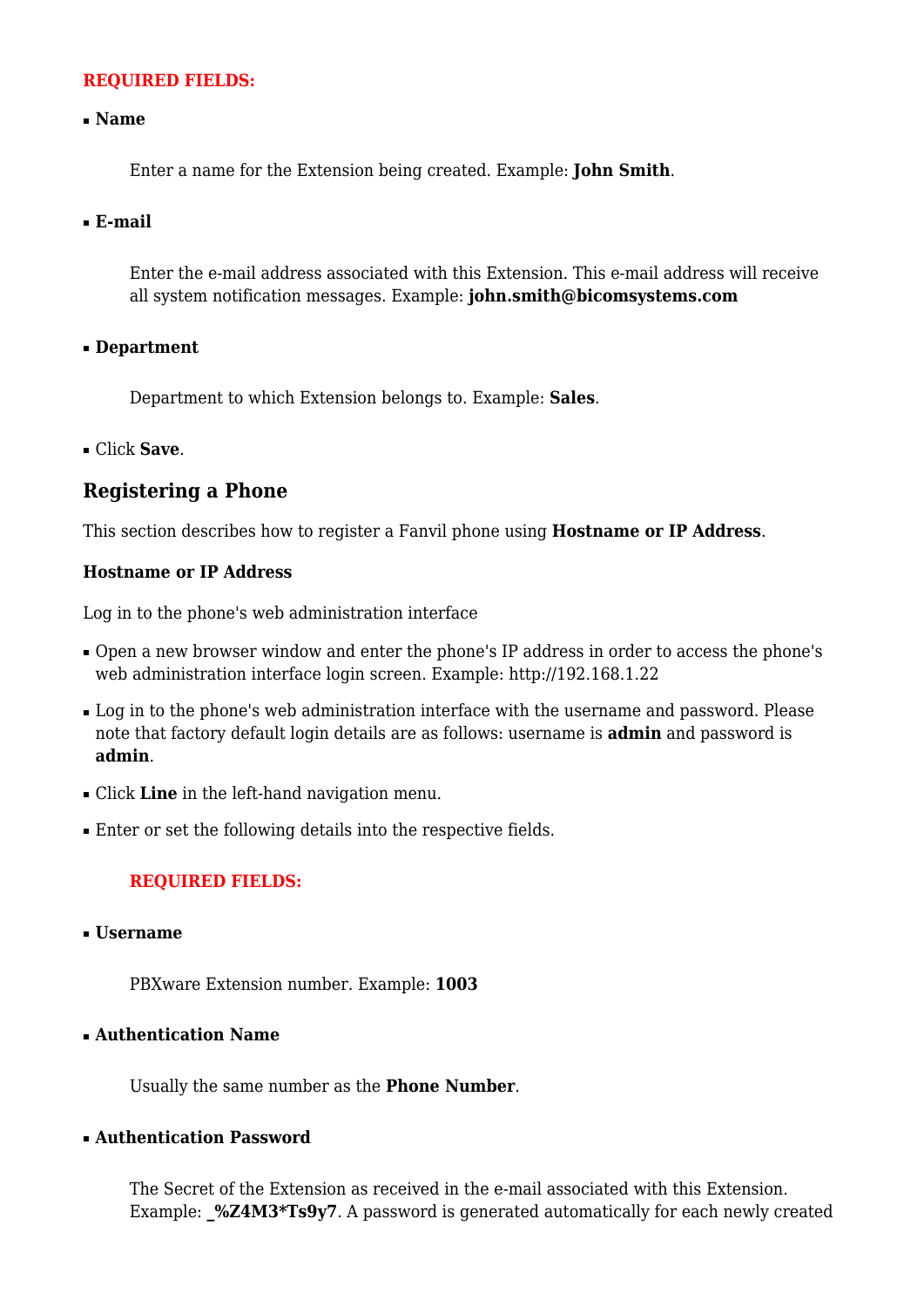Extension.

■ **Activate**

Make sure the **Activate** check box is selected.

#### ■ **SIP Proxy Server Address**

Enter the Hostname or IP Address of PBXware.

- Example of a Hostname: **voip.bicomsystems.com**
- Example of an IP Address: **192.168.1.10**
- Click **Apply**.
- If everything is done as described above, you should have successfully registered your phone to PBXware.

Dial \*123 to verify the registration.

## **Auto Provisioning**

This section describes how to set UAD settings, create a PBXware Extension and register the phone using DHCP or Static IP address.

The following topics are covered:

- UAD Settings
- Creating an Extension
- Registering a Phone

### **UAD Settings**



Log in to the PBXware's web administration interface.

- Open a new browser window and enter the IP address in order to access the PBXware web administration login screen. Example: **<http://192.168.1.10>**.
- Log in to PBXware with the e-mail address and password.

UAD Settings

■ Navigate to **Settings: UAD**.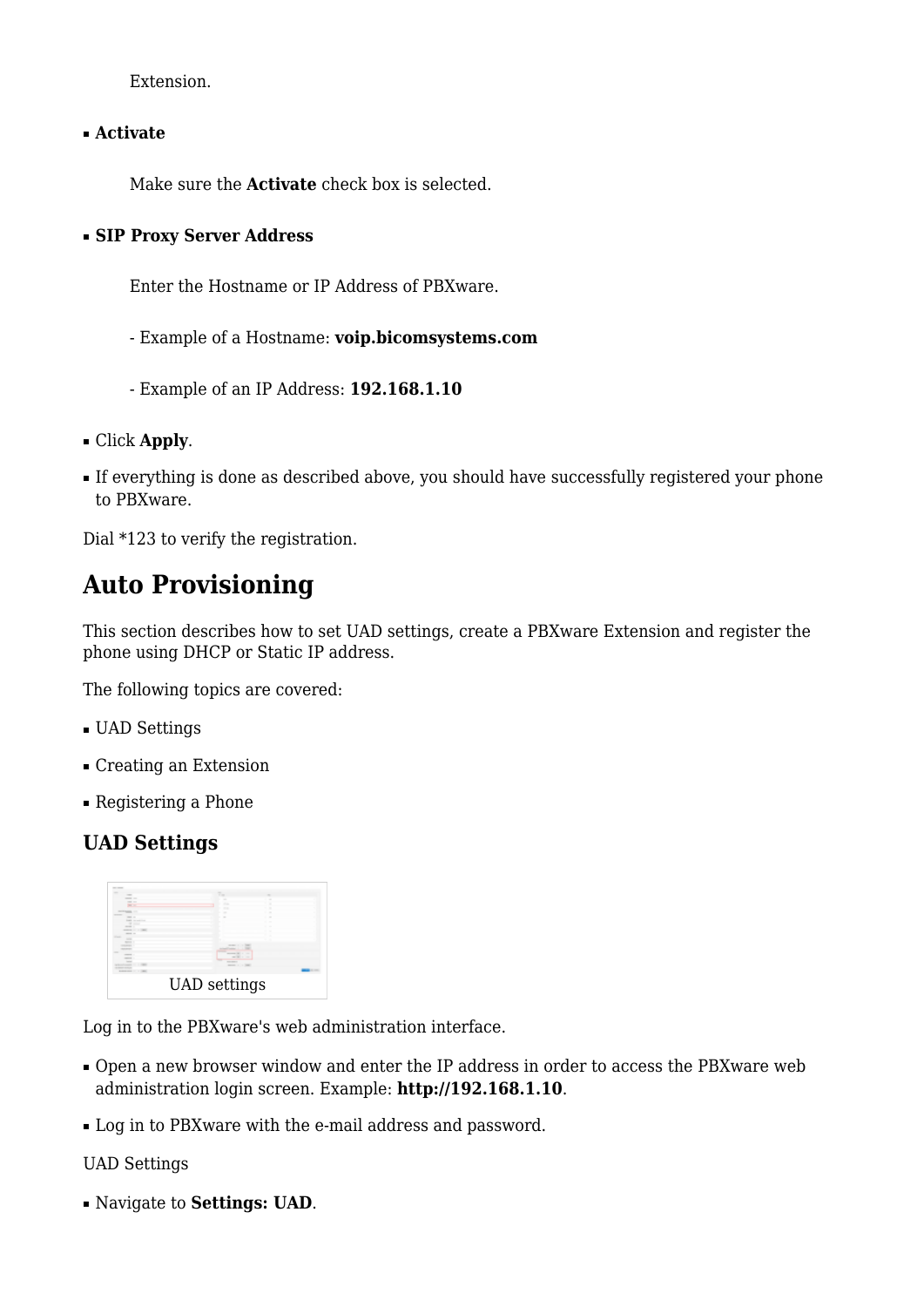- Make sure Fanvil UAD is enabled. To check the UAD status, click the **Edit** icon corresponding to the Fanvil phone.
- Make sure **Status** is set to **Active**, **Auto provisioning** is set to **Yes**, and **DHCP** is set to **Yes**.
- Click **Save**.

### **Creating an Extension**



Add an Extension

- Navigate to **Extensions**. Click **Add Extension**.
- The standard options window will be shown below.
- Select a Fanvil phone model from the **UAD** select box.
- Select Location: **Local** or **Remote**.

**Local** is for all Extensions registered on the LAN and **Remote** is for all Extensions registered from remote networks, WAN, Internet etc.

■ Click **Next step**.

Extension Values

Enter values into the required field text boxes.

#### **REQUIRED FIELDS:**

■ **Name**

Enter a name for the Extension being created. Example: **John Smith**.

#### ■ **E-mail**

Enter the e-mail address associated with this Extension. This e-mail address will receive all system notification messages. Example: **john.smith@bicomsystems.com**

#### ■ **Auto Provisioning**

Set to **Yes**.

#### ■ **MAC Address**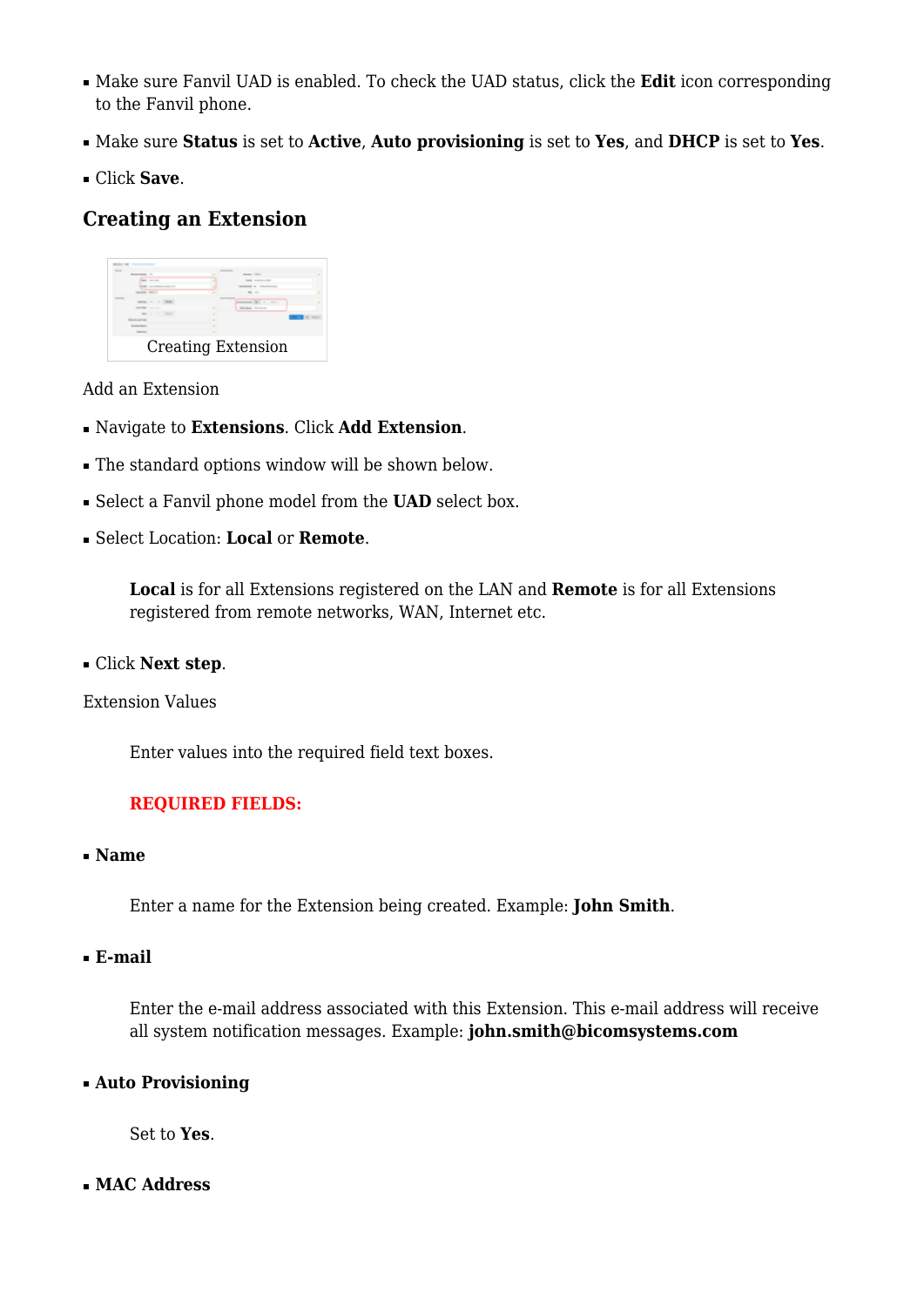Enter the Fanvil phone's MAC address. Example: **0C383E123456**. The MAC address can be found on the back of the phone.

■ Click **Save**.

### **Registering Phone**

This section describes how to register a Fanvil phone using **TFTP** & **HTTP**.

### **TFTP & HTTP**

- Open a new browser window and enter the phone's IP address, e.g. **<http://192.168.1.22>**.
- Enter **username** and **password** and press the **Confirm** button. **NOTE:** The factory default login details are as follows: username is **admin** and password is **admin**.
- Click **Auto Provision** in the navigation tab.
- Enter the **Auto Provisioning** username and password into the **Authentication Name** and **Authentication Password** fields.

Make sure the **Download CommonConfig enabled** check box is NOT selected.

- Click **Static Provisioning Server**
- Choose what **Protocol Type** you intend to use: **HTTP** or **Trivial FTP**. **NOTE:** Our recommendation is to use **HTTP**.

If you choose to use **Protocol Type HTTP**, enter **http://** followed by **Hostname** or **IP Address**, then followed by **/prov**.

Example of a Hostname using HTTP: **<http://abc.bicomsystems.com/prov>**

Example of an IP Address using HTTP: **<http://192.168.1.10/prov>**

If you choose to use **Protocol Type TFTP**, enter **tftp://** followed by **Hostname** or **IP Address**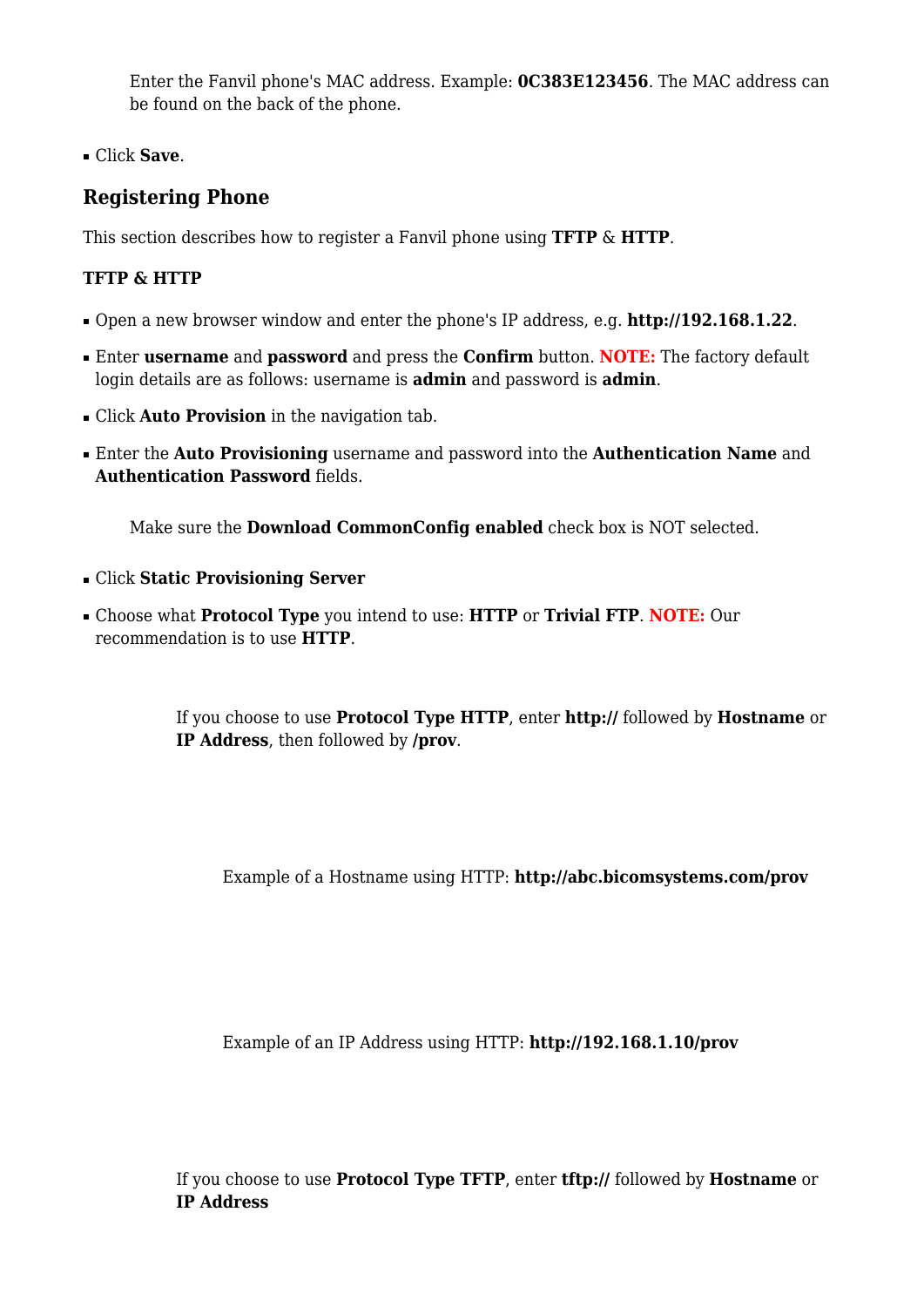Example of a Hostname: **tftp://voip.bicomsystems.com**

Example of an IP Address: **tftp://192.168.1.10**

- Make sure the **Update Mode** is set to **Update After Reboot**.
- Click **Apply**.
- Click **Tools** in the navigation tab.
- Click **Reboot**.
- A pop-up window will show up, click **OK** to confirm the action.
- You will have to wait for a couple of seconds for the configuration to be updated. **NOTE:** Do not power off the phone.
- The auto-provisioning process will start during the phone's reboot process. the phone will pick up the appropriate configuration file from PBXware. If everything is done as described above, you should have successfully registered your phone to PBXware.

Dial **\*123** to verify the registration.

# **Configure BLF**

## **Extension Settings**

This section describes how to configure BLF (Busy Lamp Field) for Fanvil X4U.

Log in to the PBXware's web administration interface.

- Open a new browser window and enter the IP address in order to access the PBXware's web administration login page. Example: **<http://192.168.1.10>**.
- Log in to PBXware with the e-mail address and password.

#### Edit an Extension

- On the **Extensions** page, click the **Edit** icon corresponding to the Extension.
- Click **Advanced Options**.
- Navigate down to the **Auto Provisioning** and **Presence** group of settings.
- Make sure **Auto Provisioning** is set to **Yes**.
- Make sure **Presence** is set to "Yes".